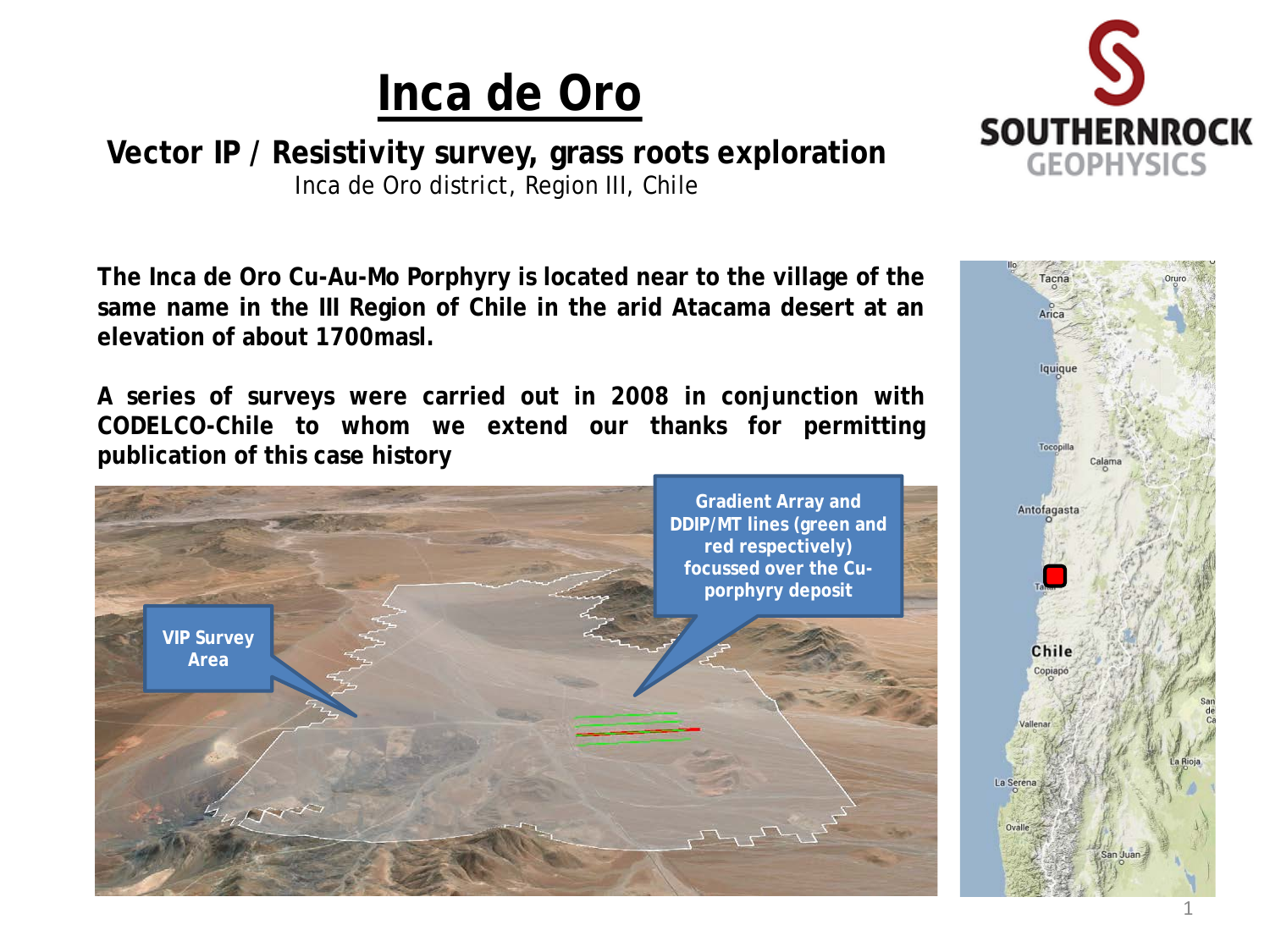

**Vector IP / Resistivity survey, grass roots exploration** Inca de Oro district, Region III, Chile

This Vector IP test survey covering about 180km2 was carried out to evaluate the use of VIP for grassroots exploration for expedient coverage of large areas to broadly define disseminated sulphide mineralization. The survey, completed in under 25 days, defined the location of the Inca de Oro Cu-Au-Mo Porphyry, as well as other zones of known mineralization at the Cuchara, Artemisa, Cuba and other target areas.

The IP response shown in the left panel provides focus on just 15% of the total area for further follow-up.

Resistivity results shown on the right describes broad structural controls and approximate mapping of cover.

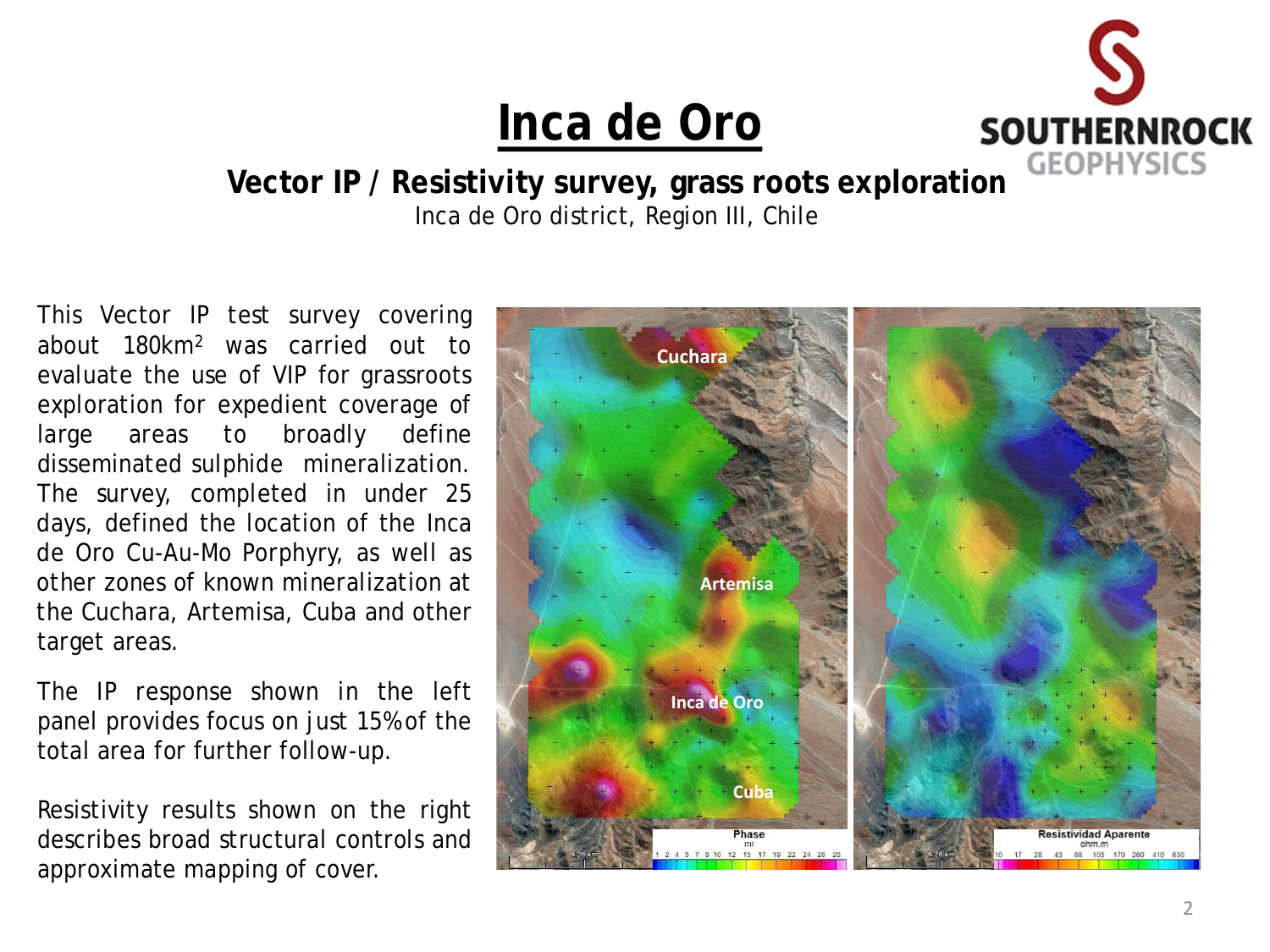

**Gradient Array IP / Resistivity survey** Inca de Oro district, Region III, Chile

A small area of Gradient Array IP data was acquired to illustrate the increase in resolution obtained by the higher spatial density of receiver stations over the Inca de Oro Cu-porphyry. The results, forming a small (2.5x1.5km) rectangular area with 4 EW-lines detail the (underlying) VIP anomaly for both IP and Resistivity parameters, and begin to show the halo of more intense IP response caused by peripheral pyritic mineralization

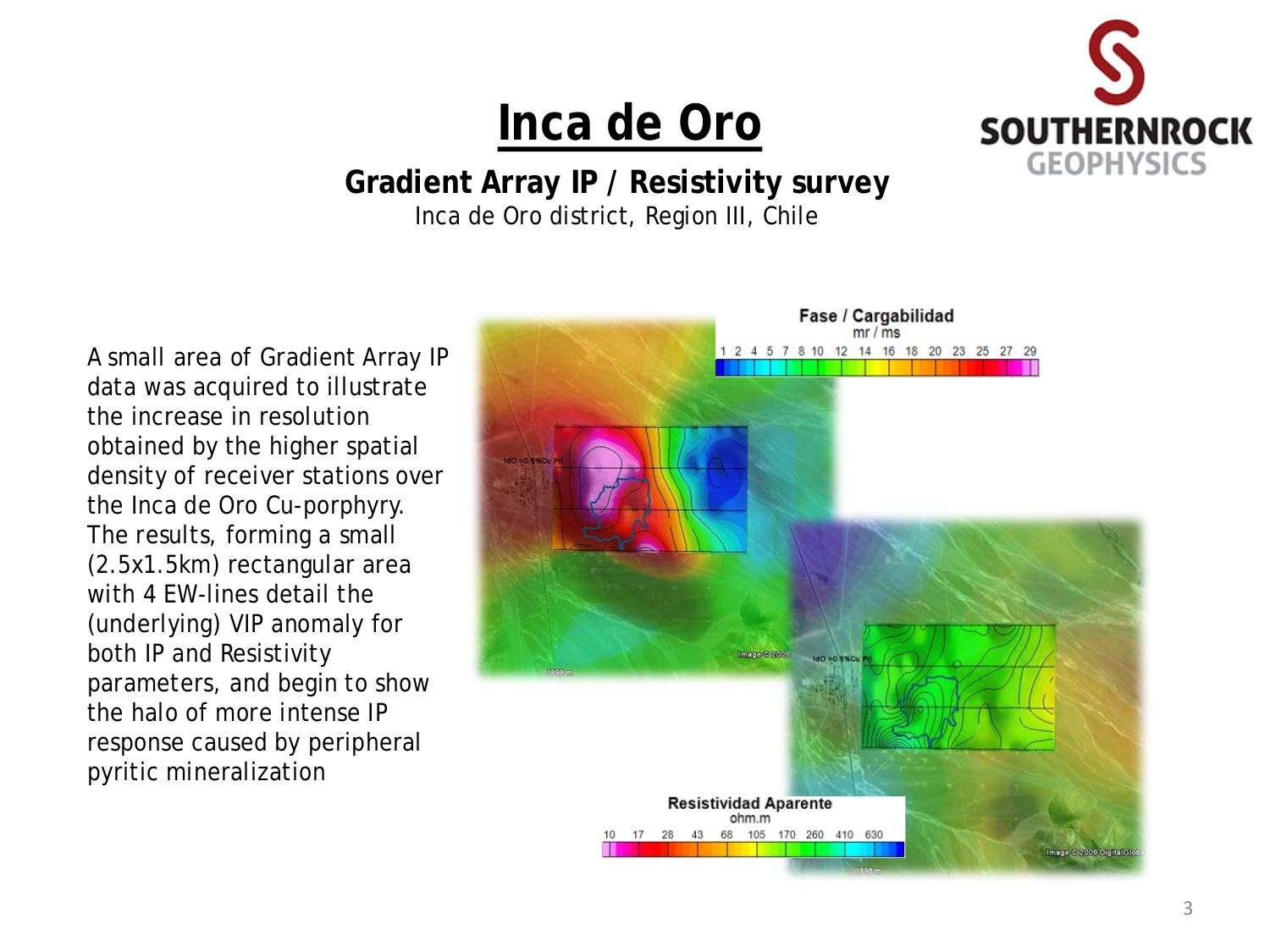

#### **Gradient Array IP / Resistivity survey**

Inca de Oro district, Region III, Chile

Dipole-Dipole IP/Resistivity provides a sectional interpretation of the Resistivity and IP parameters, showing clear correlation to the mineralization, responding particularly well to the pyritic halo around the chalcopyite core.

Section of mineralization provided by CODELCO-Chile for a line 100m south of the DDIP line. The central red zone is predominantly chalcopyrite mineralization, with the yellow zones dominated by pyrite. The green zones represent oxides.